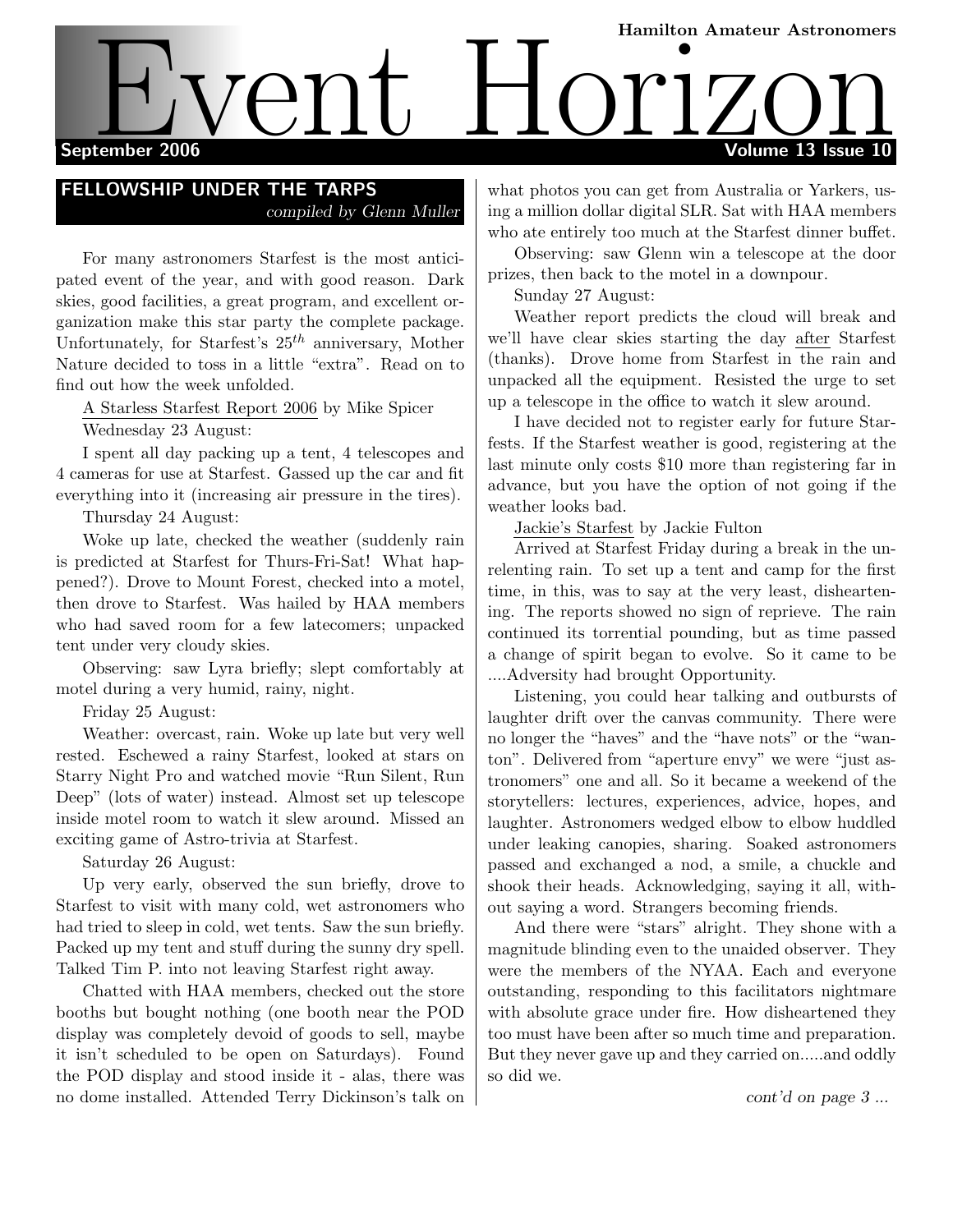Meeting space for the Hamilton Amateur Astronomy club provided by Teamsters Local 879 and The Hamilton Spectator

Domain Name and Web hosting for the Hamilton Amateur Astronomy club supplied by

Axess Communications Corporate and Residential DSL and Web Hosting

http://www.axess.com support@axess.com

# Email Reminder notice

We send email reminders before each meeting which describes the location, time and topic of the general meeting.

If you're not on the list, make sure that you receive your reminder by sending a note to:

publicity@amateurastronomy.org

# An Offer

Thinking of buying your first telescope but wondering what kind to get? Before you buy, consider this offer from Mike Spicer: a "loaner" 5 inch telescope with electronic alt-az controls. The scopes are lightweight, easy to set up and very easy to use. Mike is offering newer members of our club one of these telescopes to try out for a month or so. Interested? You can reach Mike by email at deBeneEsse2001@AOL.com or by phone at (905) 388-0602.

# Articles submissions

The HAA welcomes your astronomy related writings for the Event Horizon newsletter. Please send your articles, big or small, to:

editor@amateurastronomy.org

The submission deadline is two days before each general meeting.



Event Horizon is a publication of the Hamilton Amateur Astronomers (HAA).

The HAA is an amateur astronomy club dedicated to the promotion and enjoyment of astronomy for people of all ages and experience levels.

The cost of the subscription is included in the \$25 individual or \$30 family membership fee for the year. Event Horizon is published a minimum of 10 times a year.

# HAA Council

| Second Chair  Doug Welch             |  |
|--------------------------------------|--|
| Secretary  Margaret Walton           |  |
| TreasurerCindy Bingham               |  |
| Observing DirGreg Emery              |  |
|                                      |  |
| Editor/WebAnthony Tekatch            |  |
| Membership Dir.  Stewart Attlesey    |  |
| Councillor/Web Images  Bob Christmas |  |
|                                      |  |
|                                      |  |
|                                      |  |
|                                      |  |

# PO Box 65578, Dundas, ON L9H 6Y6

|--|--|

# General Inquiries:

secretary@amateurastronomy.org . . . . . . (905) 575-5433

#### Membership Inquiries: membership@amateurastronomy.org

Meeting Inquiries: chair@amateurastronomy.org . . . . . . . . . . (905) 945-5050 Public Event Inquiries: publicity@amateurastronomy.org . . . . . . (905) 945-5050 Binbrook Observing Inquiries: observing@amateurastronomy.org . . . . . (519) 647-0036 DeBeneEsse2001@aol.com Newsletter Inquiries/Submissions:

editor@amateurastronomy.org

Submissions to the web site or newsletter are welcome, and may be edited for size & content.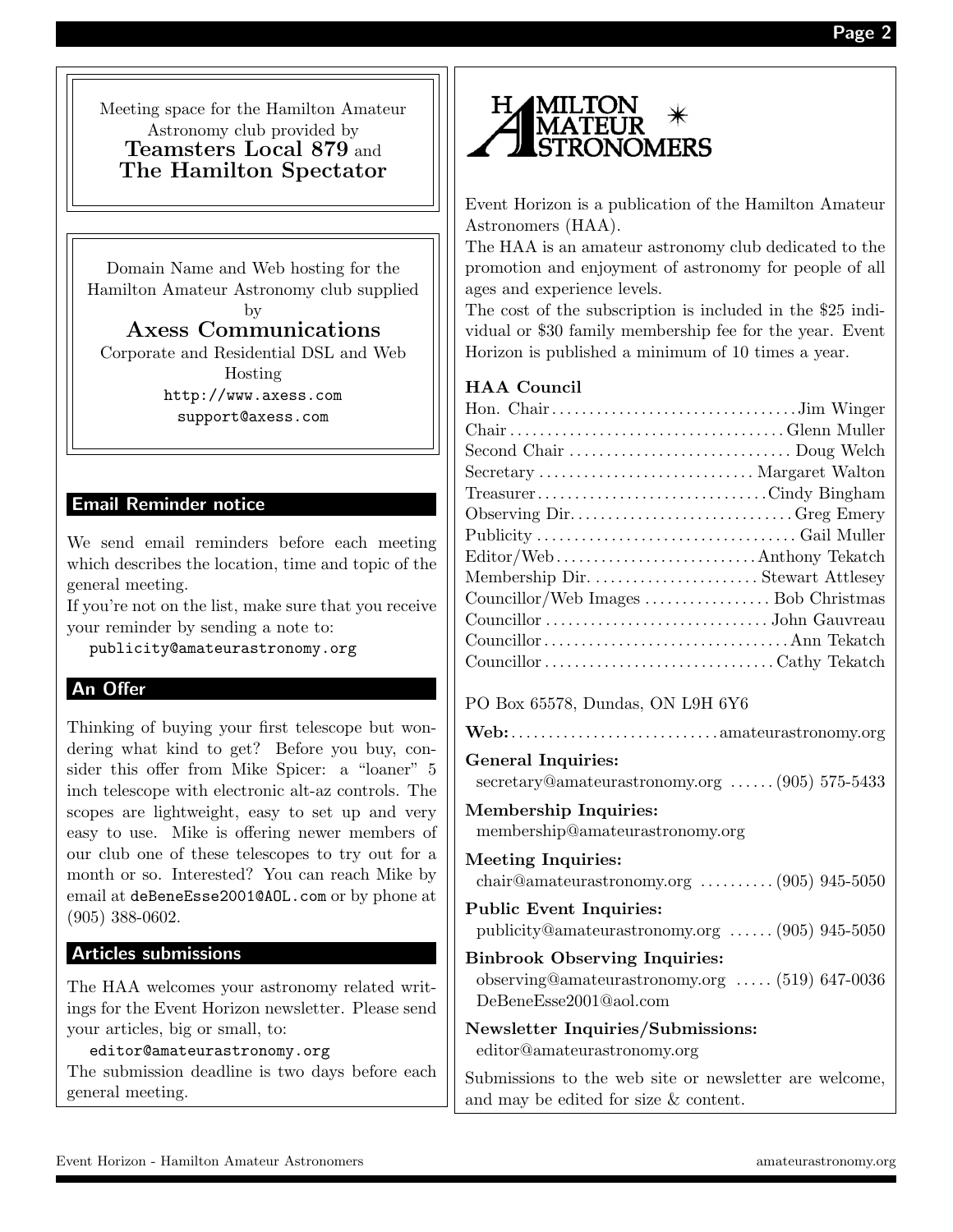#### ... cont'd from page 1

Make no mistake, it truly was exactly that, wet and cold and bleak and unyielding......but the spirit of fellowship did not falter. It held steadfast.

In the upcoming year I will not hesitate to preregister for Starfest. Why? The NYAA will need our support next year, more so, than ever before. After all.....isn't that what fellowship is really all about?

The Soggy Bottom Boys (and Girls) by Doug Welch

The weather predictions thrashed back and forth in the days before StarFest, but by the time the weekend was in sight, we all knew what we were in for - rain and lots of it. I drove up under partly sunny skies on Thursday morning, but the patches of clear began to close up early that evening. As usual, the greatest concentration of HAA campers were in the Muller Sector - a spot commanding a beautiful view of the entire campground. More importantly, it was the highest spot on the entire campground! When the deluge finally arrived on Friday, property values in the Muller Sector had increased dramatically.

Friday was spherically wet - that is, it was wet any way you decided to look at it. Apparently we received somewhere between 30 and 40 mm of rain. Remarkably, the numbers of campers and attendees did not thin out noticeably. Down at the Unihedron tent, Anthony, Cathy, and I huddled in the few square centimetres which weren't exposed to the weather. Our main fun was emptying the reservoir of rainwater which continuously formed on one side of the tent roof. It was a constant job.

There were several talks I really enjoyed. First was Doug George's workshop on Maxim DL and MaxDSLR. He gave it at just the right pace and answered lots of questions very clearly. The second was Paul Mortfield's talk on Urban Astro-imaging. Paul has produced an amazing set of images from his backyard observatory in Thornhill. My favourite image of his was a narrowband shot of a small portion of the disk of M31 which revealed numerous emission nebulae \*in M31\*!!!

As always, the most fun was hanging out with fellow astronomy enthusiasts. On late Saturday afternoon, an HAA gathering over at the tent of Bruce and Marg was witness to some very impressive lightning and downpours. You really miss the energy of these events when you are in a house ... or it is clear.

It was the 25th anniversary of StarFest and my 10th time there. No amount of rain can spoil the attraction of spending quality time with kindred spirits!

The Best Starfest Ever by Ollie and Lou Dacrcy, Astronomaires Extraordinaire

Actually, for us it was the best Starfest ever. Why? We got to speak to 52 new people, made a host of new friends, and got to try out our new generator which, by the way, was instrumental in recharging 8 batteries beside providing power for our camper.

The Summer Of Our Discount Tent by Glenn Muller

With the best skies forecast for early in the week Gail and I headed up to Starfest on Tuesday. We claimed our favourite spot then joined HAA members, Lou and Ollie Darcy for the only observing night we would get. Although Lou would be hampered by a glitch that appears inherent to Intelliscopes, we still managed to knock off many favourite targets and I made two new finds in Cepheus for my log.

The first object was NGC 6939, a compact open cluster of faint stars that is practically overwhelmed by the plethora of brighter stars edging the main band of the Milky Way. With a wide angle eyepiece the second object, NGC 6946, can be maneuvered into the same field of view. This is probably the best way to locate this face-on spiral galaxy which, in my 6" reflector, is a somewhat circular gray haze slightly larger, in area, than the companion open cluster.

Wednesday would start out sunny but the afternoon rain began about the same time we found Tim Harpur. A lucky meeting, actually, since we'd drained the battery on our van and Tim had booster cables on his Celestron powertank.

A brief opportunity for viewing came at 4:45am, Thursday morning. The Milky Way was as bright as I'd ever seen it, so I got Tim up and we shared my dob and his binoculars until dawn brightened the sky. During this time I would find a third new object in Cepheus; NGC 7510 which is a small, rectangular, "chisel-shaped" cluster consisting of 8-10 stars with a few fainter ones appearing to averted vision.

We spent most of Thursday watching the field fill with astronomers despite the gloomy outlook for the rest of the week. The rain started started about 7pm and would be the dominant feature for the next 30 hours.

Now, I must admit that come Friday night, morale in our tent was at an all-time low. We were managing to stay relatively dry but, for Gail and I, it was our third star party this summer at which we'd found ourselves enduring monsoon-like conditions. The novelty had definitely worn off. However, a trip to the main tent where we joined other HAA members in an astro-trivia contest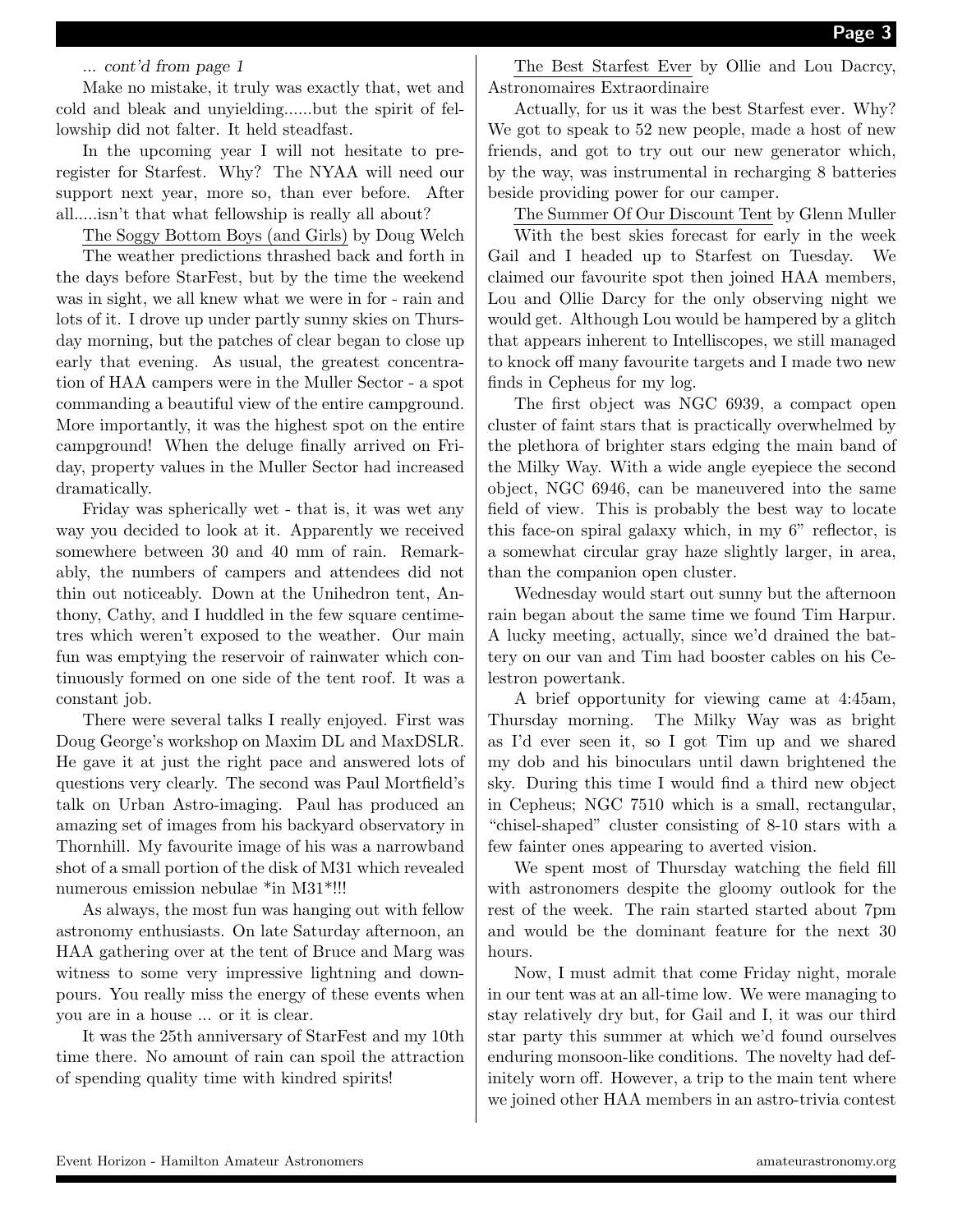helped to lift our spirits - and the next day would be typical Starfest!

Saturday was warm and humid, with the sun and wind conspiring to dry things out. The astronomy village slipped into a breezy, relaxed, state and there was much to do. The weather was still a factor and rather than spend another night in a wet tent we, like many others, elected to pack our camping stuff and leave after the evening's presentations.

Having completed that chore (and discarding an old cooler to conserve space in the van) I headed down to the swap tables. We'd recently built a permanent backyard observatory so I was hoping to sell our Kendrick Shelterdome. While waiting for a buyer, I noticed a small gathering around Story Musgrave, the event's keynote speaker. I left the shelterdome in charge of selling itself, and approached the man who'd helped design and repair the Hubble Space Telescope (HST). He obligingly gave me an 8"x10" signed portrait, and I returned to the swap table just in time to meet another obliging fellow. This one gave me \$75 and I gave him the observing tent. The day was improving by the minute!

By the time I'd safely stored the autographed picture in the van, the \$75 was starting to smoke in my pocket. I hustled down to the vendor's tents and found relief by trading some of the cash for a Cheshire collimator. Then it was time for Doug Welch's presentation and, as expected, Doug was most entertaining.

The next speaker was astrophotographer Jay Ouellet, and, while Jay was setting up, Story Musgrave took the seat in front of me. It was too good an opportunity to pass up. I introduced myself and asked if I may shake his hand. I also asked his opinion on the future of the HST. With a look that implied that "failure is not an option", he said, "We're going to fix it." He then told me that confidence is quickly growing in the shuttle program and there are plans to repair the Hubble that are just waiting to be scheduled. We talked for a few moments about how NASA has slipped the James Web Telescope project back to 2013 at a cost of a billion dollars, then it was time to return to my seat.

As if on cue, the evening's thunderstorm started just as the main tent filled for the door prizes. The usual fare was given away; books, eyepieces, filters, binoculars, telescopes. Names are drawn, people clap, happy winners troop up to the front, and I sit patiently waiting for the main talk of the night. Which is why, when MY name was drawn for the Orion 4/12" reflecting telescope, I just sat there, stunned. It only registered when a cheer erupted and smiling faces turned toward me.

Gail laughed and said "Well, you'd better go get it". As I carried the large box back to my seat, Terence Dickinson gave me a big smile.

The scope turned out to be Orion's popular tabletop Starblast, and I suddenly realized why I'd chucked out the cooler and bought the collimator. There'll be a full review of this fine little unit in October's Event Horizon but, for now, I'll just say it gives excellent views for its size.

Story Musgrave's keynote presentation was on his life before, during, and after his shuttle days. He was also the technical advisor for the movie Mission to Mars which he said was technically quite accurate but he didn't like the ending. Naturally, he got a huge standing ovation at the end of his talk.

After re-arranging the back of the van, to accommodate the box containing the new scope, we drove home in the rain. But I didn't care - it had been a great end to another memorable Starfest.

The Verzyden View by Jack Verzyden

It was great to see everyone at Starfest this year. Even though the rain dampened the viewing it still boils down to friends we see every year. I enjoy the comraderie sometimes more than the actual viewing. Story Musgrave is an awesome human being. It was good to hear that Hubble just might get the fix it needs.

# Podcasts: Space Place To Go! from NASA



No time to think about the wonders of the universe, much less how to explain them in a simple way to your students? Sign up for the new Space Place Podcast. Listen when you have time. In each Podcast, a NASA scientist answers fascinating questions about space and Earth science, with a little technology thrown in. Go to spaceplace.jpl.nasa.gov/en/educators/ podcast to subscribe. Or you can listen now on your computer or read the transcripts. Best of all, you can listen while you go for a walk, looking up at the beautiful night sky and thinking about all that is out there, known and unknown.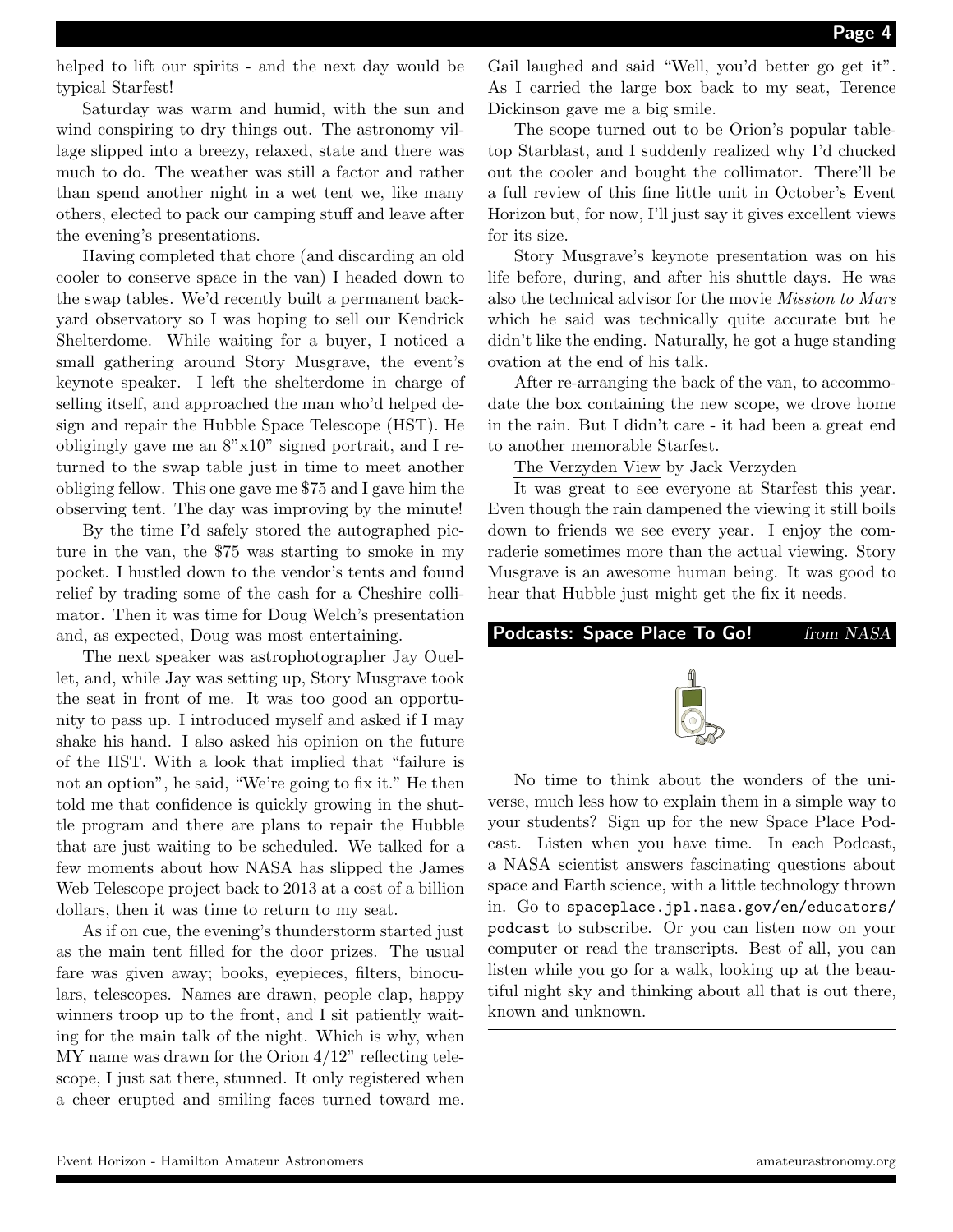#### Upcoming Events

The next HAA meeting is Oct 13, 2006 at the Hamilton Spectator Building which is located at 44 Frid St, near the junction of Highway 403 and Main St West in Hamilton. Admission is free. Everyone is welcome! If it is clear, there will be observing in the parking lot after the meeting.

#### **Chair's Report** by Glenn Muller

Was that Summer? Never mind, we all know that some of the best evenings for viewing and imaging happen in the Fall, and those who enter the second annual HAA Scope Contest could end up observing with a brand new telescope generously donated by Mike Spicer.

This year, entrants are required to write an article for the Event Horizon. The length should be between 300-600 words and be astronomy-related. The deadline for entries is October 31, 2006 and articles should be submitted to chair@amateurastronomy.org

The contest is open to everyone except council members who will do the "blind" judging. Blind judging means that I will accept all entries and replace the entrants name with a number, then pass them on for judging. The judges will not know who wrote the articles until they let me know which one they've judged to be the best, so get writing and good luck!

Speaking of council members, we are rapidly approaching our annual general meeting. At that meeting we vote in the slate of councilors for the next year. At this time of writing I do not know if any "executive" positions will be vacated but we do have room for some "councilors at large". If you have a desire to be on council, please let me know a.s.a.p. and I will see that your name is put forward for consideration by the membership.

A slight change in organization, that you may have already noticed, is that Bob Christmas is now helping Anthony Tekatch with the website. Currently, Bob is handling the gallery section, so, if there are any pictures you'd like posted you should send them to him via the "Images Editor" link on the site's About Us page.

While I'm on the subject of images, I'd like to plug Tim Harpur's new venture. Tim has recently developed a unique style of taking and processing pictures that give the end result an extremely vibrant look. His terrestrial shots are as interesting as his astrophotography, and his prices are (in my opinion) too low. Anyway, check out his website at www.ArtisticDigitalScenery.com or, better yet, just ask Tim to show you his portfolio – it's eye-popping!

There's tons more news in this issue, so why don't I stop here and let you get to it. Just remember that anyone can contribute to the newsletter, and for the next couple of months your submission could win a telescope! Disclaimer: articles posted on the website's Activities Page are not eligible.

Clear Skies!

Glenn invites your comments on these topics or any aspect of the club. He can be reached via:



# Observers Notes

# 2006-07-23 Aprés la Déluge, clarité! by Mike Spicer

Another serious downpour yesterday washed the air over Hamilton, leaving beautiful transparency overnight. A nap in the evening meant I could observe all night (or until it clouded over).

My Nexstar 11 mount now carries the C11, a Celestron ED80, a 60mm finderscope and a Nikon SLR with 300mm telephoto lens - a lot of top-weight, balanced by 14 pounds of counterweight below the scope. The 11" has a permanent DSI mounted at  $f/2$  and I can also image through the ED80 (a 30' FOV) or the finderscope  $(a 1° FOV).$ 

There's no more accurate way of star-aligning a goto than having the star image in the centre of the DSI imaging screen. Last night I collected images of M27 from the patio at home and then put a DSI on Heather's scope to image the same planetary nebula through her 6" Schmidt-Newtonian - with excellent results.

I turned the scope to NGC7479 in Pegasus, a favourite galaxy of mine, as dawn started to colour the images blue. Meanwhile, Heather and I enjoyed binocular views of Venus, the Pleiades and the most beautiful slim crescent Moon with exceptionally bright ashen light. All in all, it was a great observing opportunity!

Michael Spicer, a Hamilton attorney, and past HAA councilman, is an avid observer/imager who owns various telescopes and also published various "observing projects" on: double stars, variable stars, Saturn, Jupiter, globular clusters and planetary nebulae.



deBeneEsse2001@AOL.com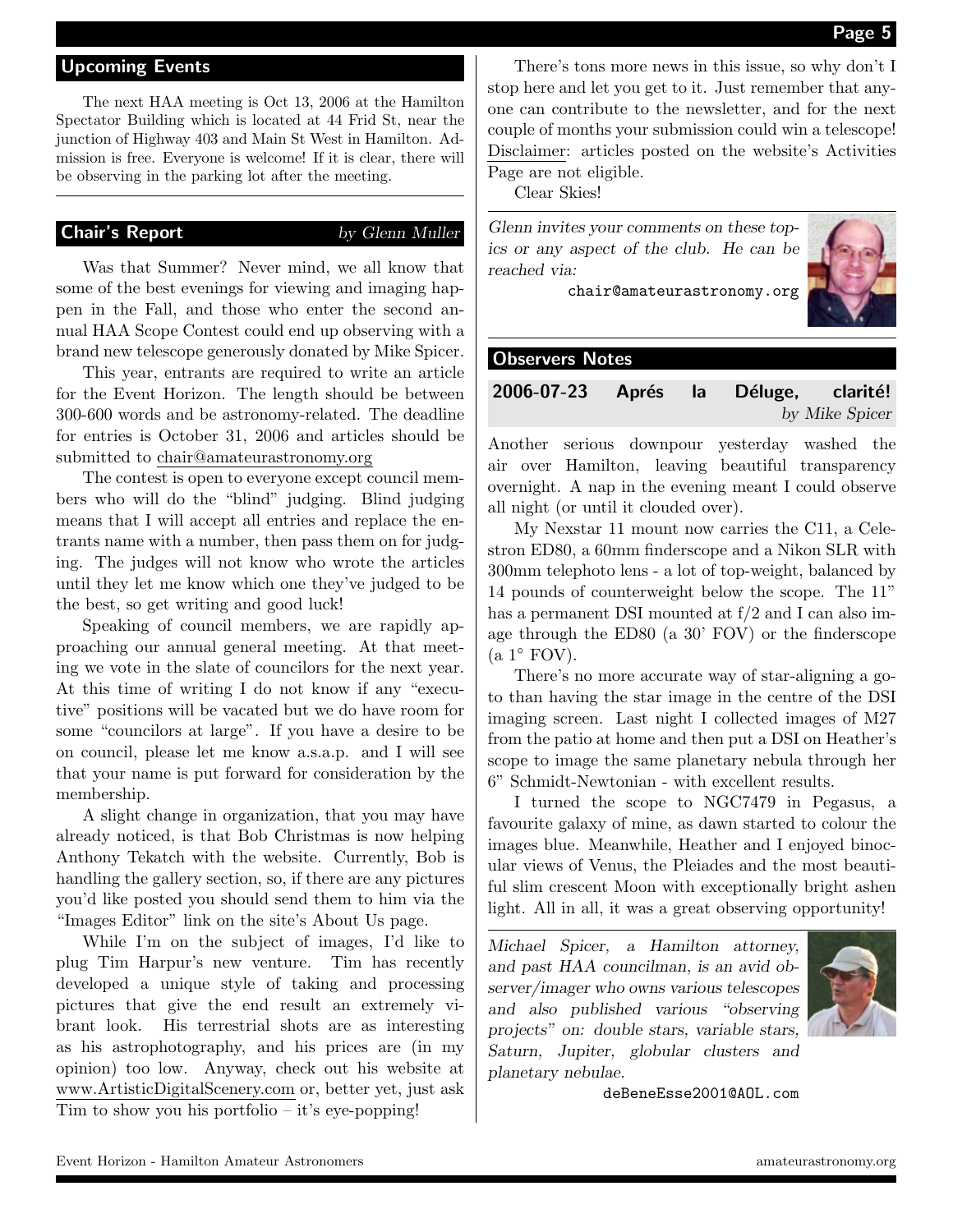# 2006-07-27 BRANTFORD PUBLIC NIGHT 28 JULY AN OVERWHELMING SUCCESS! by Mike Spicer

Tall fluffy white clouds floated in the heated blue sky after dinner. That didn't stop a dozen H.A.A. members from coming out in force to the Brantford Tourism Centre with a large selection of telescopes and binoculars for public observing. It's an active club with members offering the public a great display!

Chairman Glenn and Gail brought goodies they laid out on tables at the Centre for the public to take away: magazines, booklets, pamphlets and copies of the Event Horizon... and all disappeared! The Centre's sumptuous meeting room was set up with over 50 comfortable seats and an overhead AV system... H.A.A. telescopes were displayed for discussion.

Tim Philp introduced our very well-received digital AV presentations on "The Sky Tonight", our club "Hamilton Amateur Astronomers", "Observing at Binbrook" and "Observing Jupiter on 28 July from Brantford"... the room was filled and by 7:30 pm about 18 people stood along the back wall, through the doorway and out into the foyer. Glenn served as our club expert, fielding questions from the crowd afterward.

Meanwhile, the sky became beautifully clear and stayed warm with a light breeze to keep us comfortable (but mosquitoes too, alas). Club members set up a dozen scopes outside while the sun was still shining in the west: from Clyde Miller's 11" Nexstar at one end of the parking lot to Heather Neproszel's 6" Schmidtnewtonian at the other end, refractors, reflectors, Maks and binoculars were strung out for people to observe first the crescent Moon and its Ashen light even before sunset; then Jupiter with 2 moons on each side, and after 9 pm the Great Red Spot moving towards CM transit plus the prominent shadow of Ganymede in the North Polar Region, and after 9:30 when darkness took hold, a variety of deep sky objects such as M13, Albireo and M57 overhead.

Twice as many members of the public (almost 100 in all, I think) showed this summer compared to last year! Two dozen or more came after the presentations ended, to do some observing. A lot of credit goes to Tim Philp for doing such a great job of advertising the event through radio and newspaper notices. This year a number of people brought their scopes out, seeking guidance in setting up and using them. There were many pleased faces looking through their own scopes at the moon for the first time! There were a lot of questions about telescope mounts, eyepieces, and how to join the H.A.A. Perhaps more great Brantford people will come to Binbrook and to our fall meetings!

Thanks to the many members who came out to make the evening a success: Glenn and Gail, Tim Philp, Bob Christmas, Heather, Jackie Fulton, Clyde, Don Pullen, Greg Emery, Darryl and Sandy Maude and their daughter, and Mike Spicer who brought the Space Music. Selfless member contribution makes Hamilton Amateur Astronomers THE BEST ASTRO CLUB TO BE IN!

| 2006-07-29 | Thank | You | <b>Brantford!</b> |
|------------|-------|-----|-------------------|
|            |       |     | by Glenn Muller   |

The HAA public night in Brantford was a success not only through the participation of the members, as listed in the previous post , but also through the wonderful attendance of the people of Brantford who came out to share the evening.

If there are any left -over questions about the HAA, dobsonian reflectors, or astronomy in general, please feel free to e-mail me at: chair@amateurastronomy.org

For those looking for advice on buying an "electronic" telescope, you should contact Mike Spicer at DeBeneEsse2001@aol.com

We hope we will see you again!

### Observer's Notes 30 July 2006 by Don Pullen

I checked the Clear Sky clock around mid day and it was indicating potentially fair conditions for the evening. So I decided to load up the car with my astronomy gear before heading off for various day activities with the hope of heading up to Binbrook upon my return to town. While I was out of town, I tried to check my email to see if there was going to be any observing, but I couldn't get in, however the CSC was indicating that conditions were improving.

I decided to head up to Binbrook around 10pm in the hopes of running into other observers. After checking the main gate and the various alternate locations, I set up at our Tyneside alt location. The air was still and you could feel some dampness trying to make its presense. It meant the mosquitos were likely going to be a nuisance - I was prepared for them.

By 10:30, I was set up with the 6" reflector, the binos, chair and table prepared for several hours of observing. Fortunately the sky was cooperating and the earlier clouds had finally vanished. To the north was the glow of Hamilton, but it was further ruined by an additional glow from a ball field in Binbrook. To the south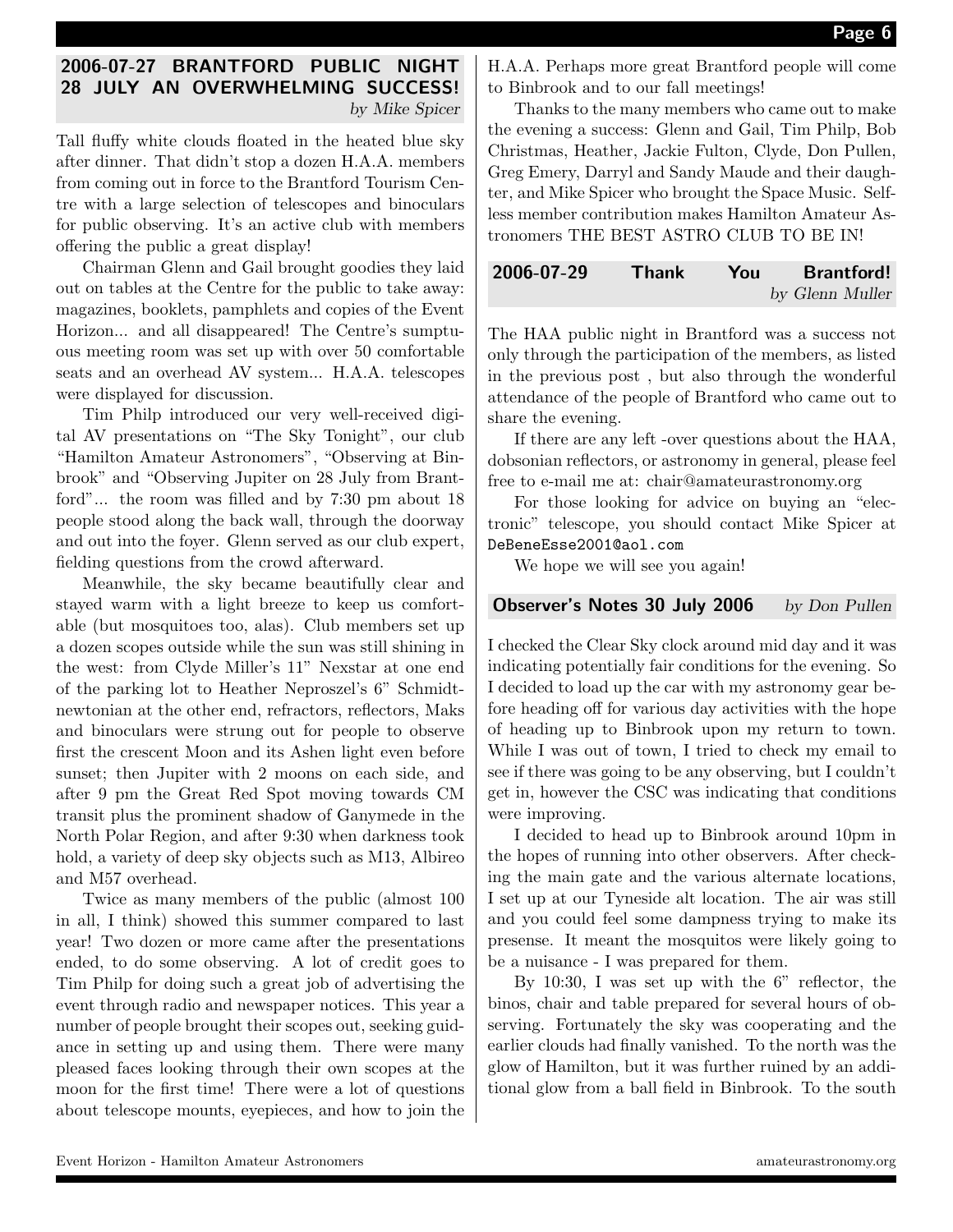however, was clear skies and a good view of Sagittarius and Scorpius. I decided to focus on all the Messier objects around the teapot.

I started off with the easy and bright globular cluster M22 which I had seen before. Then scanned along the bottom of the teapot and picked up M69, M54 and with a little difficulty, M70. In my binos I could see the fuzz of M7 and M6 so I trained the scope on them to reveal 2 nice clusters twinkling away. Unfortunately the Jewel box was obstructed by trees nearby so I moved higher above the horizon to look at clusters M28, M25, M18, M24 and M9. I also enjoyed the paired cluster/nebula M21 & M20 (at least in the wide field of my scope). And of course the nebulas M8, M16 and M17.

Unfortunately by 12:30, the dew was getting bad, affecting my view finder, binos and even my reading glasses. Hercules was emerging from the Hamilton/Binbrook glow (they still hadn't turned off the lights at the ball field), and I could visually make out the smudge of M31. I swung the scope around to take a look, but by then even the eyepieces were dewing up and all I saw was a brighter smudge. If I needed any encouragement to pack up, that was it. While it was a quiet night without any fellow observers, it had been rewarding in it's own right - the most Messiers bagged in a single evening so far.

By 12:45 I was ready to leave, however I noticed that the car's engine light was on which gave me a bit of a scare whether I was going to be stranded for the night. Fortunately all the fluid levels were fine, so I chanced the trip home. I'm sure the trip to the garage is going to put enough of a dent in the pocket book to delay some astronomy purchases. But that will be a story for a different blog.

#### 2006-08-01 A Comet in Hercules by Glenn Muller

The periodic comet 177P/2006 M3 (Barnard 2) was recently recovered after a span of well over a hundred years. It is currently visible in binoculars in the constellation of Hercules and is shining at a magnitude of 8.4 as it heads towards Draco. This comet has a large 10' coma and is fairly diffuse due to its proximity to the Earth.

#### A finder chart is posted at http://www.skyhound. com/sh/comets/177P.gif

UPDATE: Aug. 2,2006 Gail and I searched for the comet, last night, to no avail. We both thought we might have, maybe, almost detected a smudge with our 10x50 binoculars but were unsuccessful with a lowpower search using our 6" reflector. Other reports have suggested it is very diffuse and the current heat haze doesn't help, either. Still, we know where it should be so we'll keep looking and maybe it'll brighten.

2006-08-02 Wild Duck Cluster M11 image by Tim Harpur



There's almost as many stars in this cluster as there were mosquitoes attacking us Monday night while I was imaging.

# 2006-08-03 A.T.M.'s MEET! by Mike Spicer

Cloudy summer nights are great for getting together! H.A.A. members met tonight for an A.T.M. (Accessorizing Telescopes, saving Money) meeting.

Don P. brought his 6" Newtonian by to collimate and did a bang-up job, checking it afterwards with a new laser collimator! Mark G. came to pick up a variable polarizing filter set and stayed to look over eyepieces, settling on a Radian. By then, Don had selected a 6 x 30 right angled finderscope and fitted it to his scope a perfect fit! Tim P. oversaw the collimating process, regaled us with stories and advice, and picked out a Kendrick dew system for humid observing sessions.

ACTIVE OBSERVERS like the H.A.A. have interesting monthly meetings, great observing sessions and a super Newsletter filled with contributions about our observing sessions. We also get together to share ideas and accessorize our scope setups when it's cloudy. Why pay full retail (or more) at a local shop when you can try out equipment before buying, then pay a lot less for it from other club members at our cloudy day ATM meetings?

ATMs meet in our comfortable homes - air conditioned and bug-free with pleasant conversation. ATM's better prepare us for our next clear night! ATM's another benefit of our GREAT ASTRONOMY CLUB.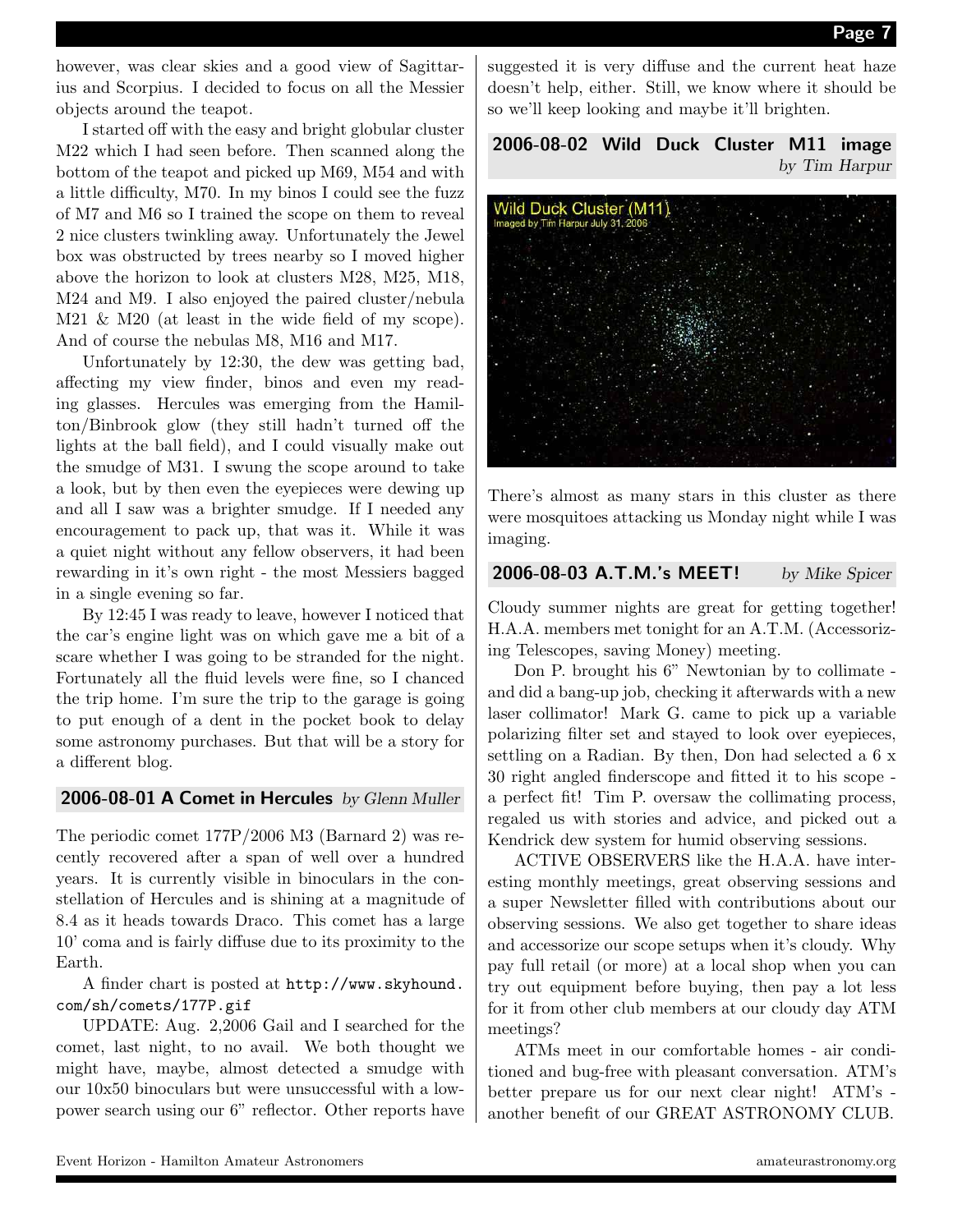#### 2006-08-04 Binbrook Friday Night

by Tim Harpur & Mike Spicer

The weather and mosquitoes were very cooperative. Myself, Jackie, and Don showed for a very pleasant night of star gazing. I spent most of my time imaging unfortunately, what I mainly had intended to image was within a few degrees of the rather bright moon. Jackie and Don seemed intent on finding as many faint planets as possible - I think there may have been some success with Uranus and Neptune - however, the question usually remained "Which of these stars is the planet?". Finally, an attempt was made to locate the comet in Hercules. We finally packed in just after 2am - Don, still full of energy, wanted to go to Tim Horton's - I opted for the 1/2 hr drive home followed by rest.

UPDATE FROM THE PATIO - SUPER FRIDAY, 4 AUGUST

Few summer nights have the excellent transparency that tonight offered. I would have loved to go to Binbrook but I had to practise autoguiding technique - want to be ready for Starfest.

I set up about 120 pounds of equipment on the pier while Tim P watched and Heather set up her 6" S-N. My SCT is set up for  $F/2$  imaging giving almost the same scale of image that the DSI gives on the ED80 refractor.



M27, reduced from DSI image on ED80 refractor

The sky was clear with hundreds of stars visible and very steady seeing; the air was comfortably warm with no wind and few bugs (um.. another reason I didn't go to Binbrook tonight). I could not get the autoguider to work with the monitor I was using, but managed to take some good images of Uranus with its moons close to 81 Aquarii (see last week's post about that), and the ED80 gave good images of M27, above is a copy in reduced size and format.

Heather was looking for a comet in the keystone of Hercules, but the house got in the way. We took binoculars to a nearby location and found the comet where predicted, much larger than M13 but with much lower surface brightness.

#### **A Moonwalk** by Glenn Muller

Equipment: 6" reflector; Pentax 21mm & 7mm ep's; Moon filter; Ruckl's Atlas of the Moon

After the rain-forest-like weather we've had, lately, it was nice to have a clear and comfortable night to observe. We opened the GEM 'n I Dobservatory at 9:30pm and went straight to the (10 day) Moon.

Though its transit altitude was only 19◦ , seeing was steady enough that atmospheric turbulence would only be a mild disturbance at high power. Bright enough at low power to merit a Moon filter we spent most of our time around the northern terminator region of Sinus Iridum. The rugged semi-circular ridge that borders the sinus (bay) both starts and finishes with a promontorium (cape). In our inverted view, the lower Promontorium Laplace anchored a well-defined shadow peak.

Just outside of the bay were the two craters named for Helicon, a 4th century BC Greek astronomer, and La Verrier, the mathematician who first calculated the position of Neptune. Moving 'up' and to the 'right', we followed a dorsum (wrinkle ridge) to the crater named for Caroline Herschel.

As we let the Moon drift through the eyepiece we soon came upon an interesting triangle formation, measuring about 25km across, casting three long, narrow, shadows. It took a lot of flipping through pages in Ruckl's atlas before I identified it as an unnamed formation lying between Delisle Crater and Dorsum Bucher (page 9). An Internet search only turned up the following entry from a Peter Grego: "The large triangular assembly of mountains in the north is unnamed on Rukl's lunar map. The mountain group, probably a remnant of the original Imbrium ramparts that were buried by lava flows, occupy an area equivalent to the Isle of Wight. Here they cast spire-like shadows onto the plain".

With the Moon now dropping behind a tree, we ended our tour with a look at Montes Teneriffe (Teneriffe mountains) and Mons Pico which is 2400 metres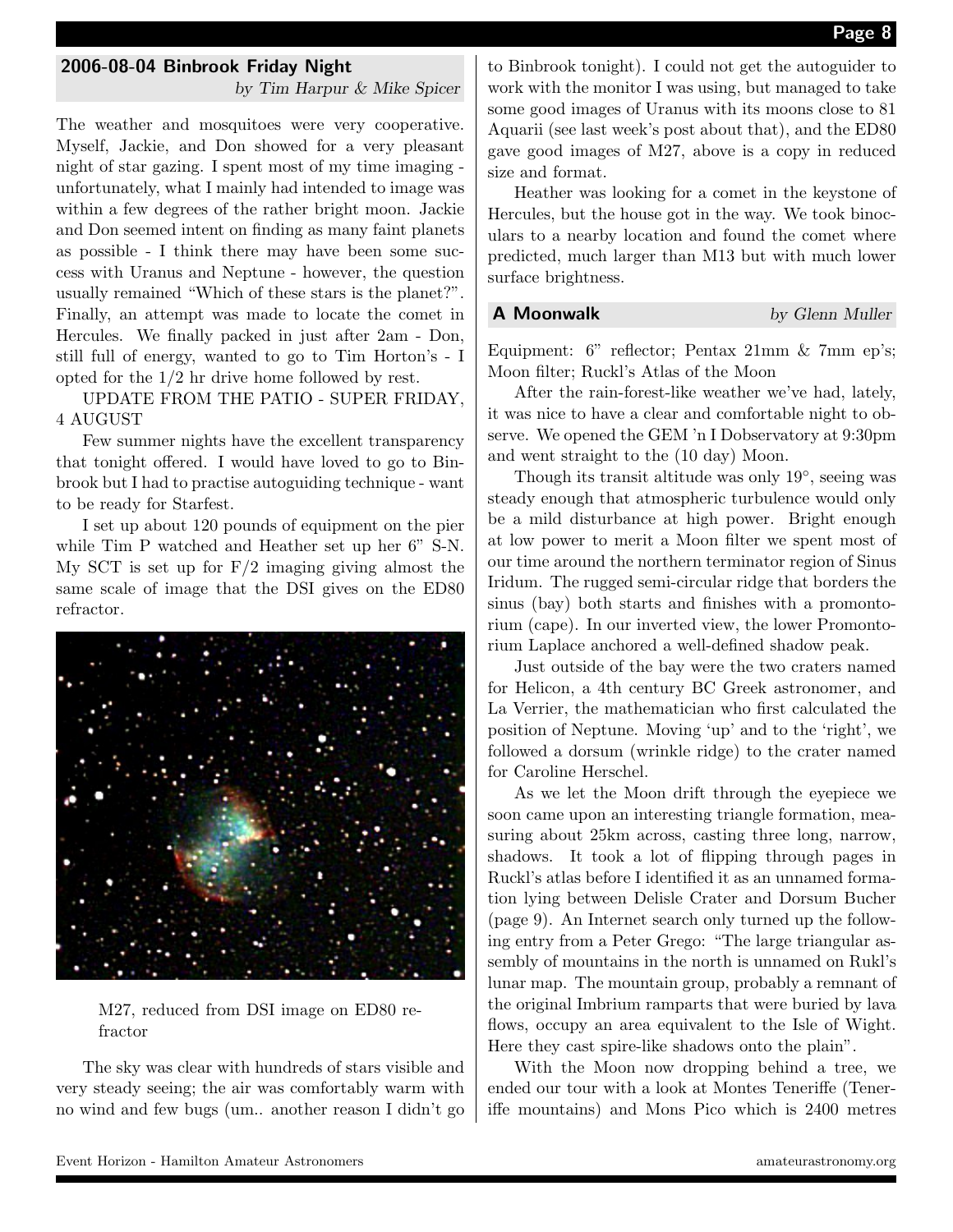Page 9

high but placed far enough from the terminator, this night, that very little shadow was detected.

The last observation of the night was a very fastmoving meteor coming from the general direction of ? dare I say ? Perseus.

2006-08-05 Moon, M31, Trifid Nebula shots by Tim Harpur



The Trifid nebula from Binbrook last night. It was a clear night - warm - slight breeze - and almost no mosquitoes. Unfortunately, most of the DSOs I had intended on imaging were within a few degrees of the very bright moon. I imaged the Trifid Nebula - and after seeing the severe moon glow washing out the scene I abandoned the idea of trying to image the other nearby DSOs. I was still able to filter out (via software) enough of the wash to get a usable image, which has now been posted to my gallery. I also tried imaging Andromeda for the first time - my initial attempt was with my main scope (8" SCT) - which wasn't turning out so well - so I moved my camera to my guide scope and used my main for guiding. With a focal length of only 400mm, my guide scope had the perfect FOV - capturing M31 (Andromeda) and its small companion galaxies M32 and M110.

Tim Harpur, has held an interest in science and astronomy from a young age, and studied science (including courses in astronomy and astrophysics) at the University of Waterloo and holds a BSc. Since joining the HAA last fall, his interest in astrophotography has been rekindled with his new Meade 10" SN LXD75 (GT) and Canon Digital Rebel XT for the imaging. He spends a lot of cold nights alone with his new scope - but enjoys the results!



#### 11 AUGUST Binbrook Perseid Party

by Mike Spicer

Binbrook Conservation Area was open from 8:30 pm Friday until after 1 am Saturday. The public was invited to attend our Evening Under the Stars to look through telescopes and to take part in the Perseid Meteor Watch held by Hamilton Amateur Astronomers.

Glenn Muller set up the club digital projector in the pavilion at viewing area "B" and treated early attendees to several visual presentations before dusk. Members set up telescopes nearby and several dozen members of the public came out in the clear skies and comfortable temperatures!

Photos of the event are available on the website.

The gibbous Moon lit the sky after 10:30 pm but bright Perseids drew "OOOOOHs" and "AAAAHs" from the gathering crowd as expected. Some members and guests set up telescopes and cameras on the hill to capture Perseids and to observe a number of deep space objects, and eventually, the Moon itself. After midnight the light breeze that had kept mosquitoes away, drove us to sit under a blanket for comfortable observing. This writer started falling asleep and packed it in for the night about 1 am.

The brightest Perseid was caught at about magnitude -4 about 10:15 pm; several bright Perseids had a noticeable green tinge and many seemed to streak through Aquila and Sagittarius. But the hourly rate was quite low. With the shower's peak predicted for Saturday afternoon, perhaps Saturday night will have a better show.

#### UPDATE: SATURDAY NIGHT, 12 AUGUST

The 12th of August is peak day for the Perseids. After a busy Saturday, a big picnic supper and a short evening nap, I headed out to Binbrook for Round 2 with the Perseids.

Opening the park for others at 10:15 pm, I set up on the Hill with Heather Neproszel, an 8" S-N on a GEM mount and the Nikon camera with about 7 shots left. The Perseids were MUCH brighter and more numerous than on Friday night, and a brilliant Perseid lit up the zenith and streaked towards Jupiter before we were even set up, ending in several small explosions and leaving a long smoke trail.

Once set up and taking 5 to 7 minute exposures, I was able to capture several meteors within half an hour (subject to film processing hazards, of course... UPDATE: I got images back, showing some meteors! Huzzah! Also captured Chi Cygni, but that's another story). I took photos until the rising Moon became a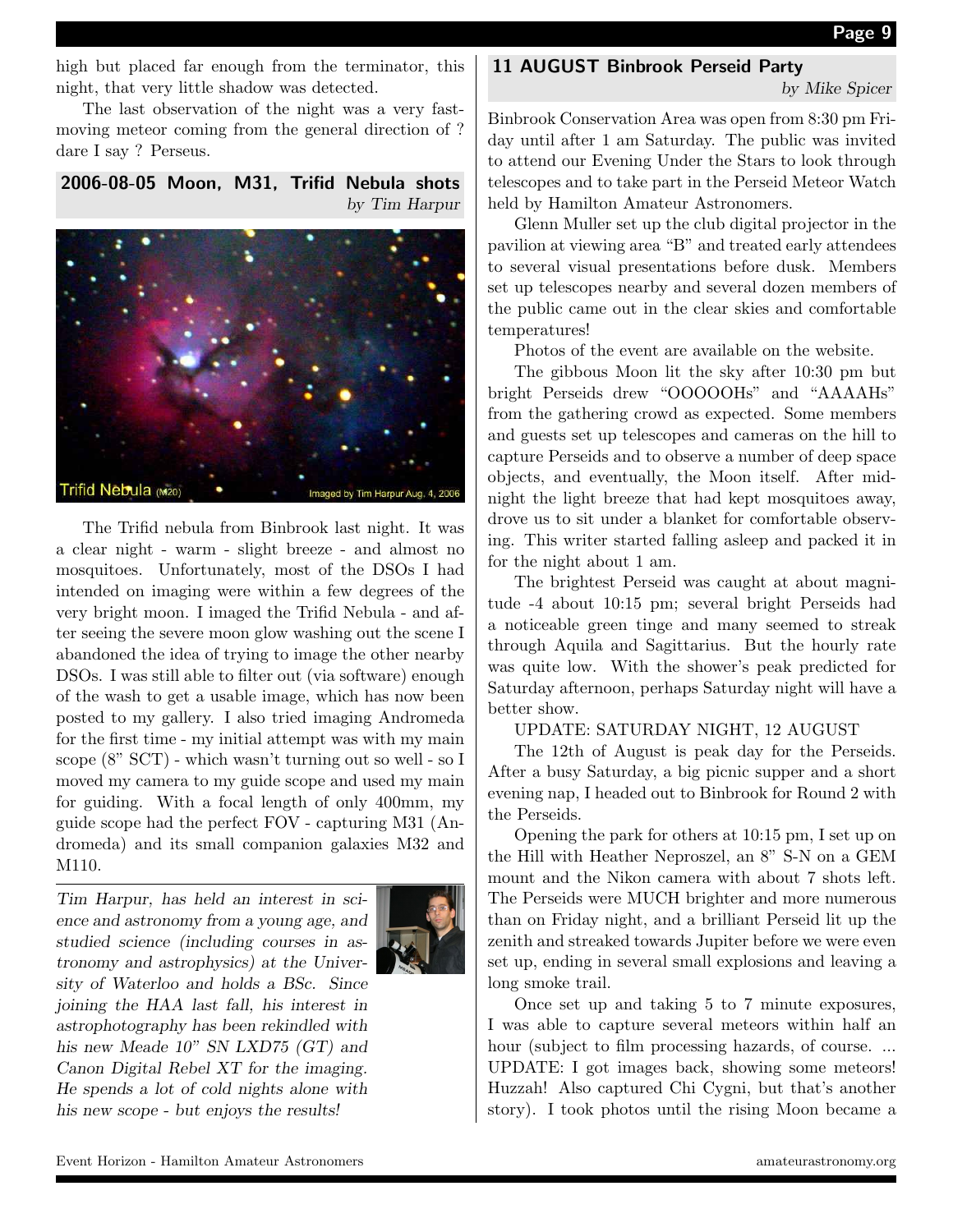nuisance. Using the 8" reflector we then observed a number of deep sky objects in Sagittarius before heading home after midnight.

# 2006-08-13 Another night under the stars by Don Pullen

After a very pleasant afternoon BBQ, it appeared that a couple of people were interested in heading out to Binbrook to look for a few more meteors and do some general observing. So with that in mind, I trotted on up to the main gate at about 9pm. While I was confirming the main gate was still locked, a young couple in from Toronto arrived who had checked out the club website and thought the park was always open for observing. After diplomatically correcting their misconceptions, I offered to escort them over to the alternate site on Tyneside in hope of finding some of the other club members.

I ran into another couple who were already set up and apparently were long time observers at this location. Brett and Cheryl were very enjoyable to talk to and were very open about sharing their giant binos and 100mm refractor. The young couple and I were able to observe a few clusters while explaining a little more about astronomy and the club.

Shortly afterwards, Jackie showed up and we had an official get together of the "rogues". Not being one to pass up an opportunity to share in some comaraderie and recognizing the moon wouldn't be up for about 2 more hours, I set up my binos and 6" reflector. Scorpius was just setting and I hoped to catch the Jewel Box before it dropped below the trees. Still being too slow with set up, I missed that object (again) but did manage to view M80. Before leaving the southern skies for the night, I also observed globular cluster M9 for the first time.

Fortunately Jackie brought lots of batteries with her so once she was properly aligned (based in part on my inaccurate watch), she was good to go.

Amongst our observing and socializing, more general public joined us and some came over to look through the scopes & binos, ask some good questions about astronomy and gasp in amazement at some of the bright meteors (it was better than Friday night). It was like another public night with nearly a dozen people showing up. We were able to show them a number of globular and open clusters, and a few nebulae. Of course I had my green laser going to help show off the sky better. (Sure wish I had that narrow band filter for the nebulae).

During this time we tried again for comet 177P, but after a false identification, we convinced ourselves we only saw M92. (Too bad on the comet, but another Messier for me.)

Later I swung the scope towards the north east and started after a few Messiers around Cassiopeia. We found the double cluster pretty easily. Jackie mentioned Kemble's Cascade so I gave it a try and found a very neat string of stars leading to a small open cluster. After a false identification of M103, which turned out to be NGC457, I did eventually locate M103 and then followed shortly afterwards by NGC663 - all very nice little open clusters.

Regrettably the waning moon was now getting high enough to be a nuisance for observing. I decided to look at M31 anyways, but as expected it was washed out by the moon glow. Having given up on other objects, Jackie conceded defeat and swung her scope over to the moon with a filter. Impressed (and I guess also admitting defeat), I decided to do the same. Way too bright in the scope initially - even with the moon filter. Brett suggested a red filter which made it look like Mars, but it did help bring out some new details. Inspired, I tried several filters including the yellow. Remembering reading something about stacking, I stacked the yellow and moon filters and it made observing quite pleasant. When Jackie started trying to identify regions on the moon, I flipped NightWatch over to the moon chapter and we picked up quite a few of the larger features including the Tycho and Copernicus craters, and the Apennine mountain range. The rays emanating from Tycho were amazing.

Thus ended another fun night of observing with good company and good skies.

# 2006-08-17 When is a globular not a comet... by Glenn Muller

Last night was good for backyard observing. I could even see the faint haze of the Milky Way from Cygnus down to the Teapot. While my computer booted up, I checked out Ptolemy's Cluster (M7), and M6 with binoculars and my 6" reflector, then I went looking for the "little cat's eyes" (zeta scorpii) but, alas, the little cat was in a tree.

The Keystone of Hercules can often be a challenge, from Grimsby, but tonight the entire constellation was visible. My chart of the periodic comet 177P/2006 M3 (Barnard 2) indicated it should be within a degree of the bright'ish star 52 Herc so I panned up for a look. After a few minutes I found a tiny halo with a bright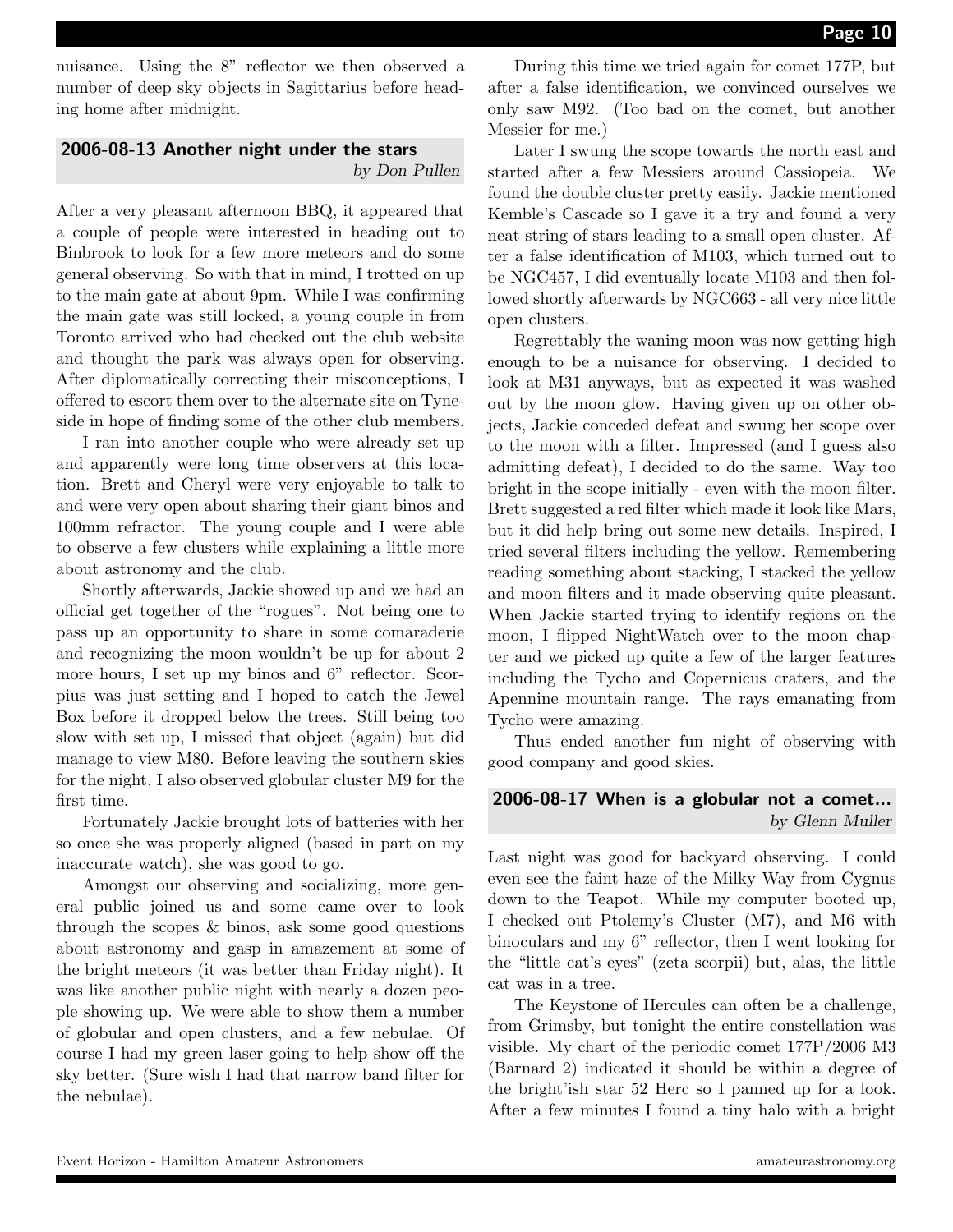core. Sure looked comet-like. It was too small to be M92 and, in my limited experience, the central condensation appeared too bright in comparison to the halo to be a planetary.

From what I'd read, comet 177p was supposed to be large and diffuse - not tiny and bright. By now Cartes du Ciel was up on the computer screen so I zoomed into the area and found that what I had "discovered" was not a comet at all, but globular cluster NGC 6229.

However, my uncertainty put me into some esteemed company: NGC 6229 was first spotted in 1787 by William Herschell who catalogued it as a planetary. Then, in 1819, an Admiral Smyth reported it as a comet. It was eventually determined to be a "very crowded cluster" by Msr. d'Arrest in the mid 19th century.

Located about 1 1/2 degrees north of 52 Herc, NGC 6229 makes a nice equilateral triangle with a pair of mag. 8 stars. In my scope, it's diffuseness is evident at 57x. At 171x, there is just a hint of the outer stars resolving. It would probably be an interesting object to image. Even if it's not a comet.



Taken on 12 August at Binbrook with a Nikon SLR in a 7 minute exposure, it shows the LP red variable star Chi Cygni at magnitude 3.5 - reaching its brightest maximum in decades. Update 22 August - Chi is still very bright at magnitude 4.1 - almost equal to nearby Eta Cygni. In binoculars, Chi's deep red colour is quite beautiful.

# August 24, PLUTO NOT A PLANET?? **THAT'S SOME PUT-ON!** by Mike Spicer

Professional astronomers voted on Thursday 24 August 2006 to strip Pluto of Planet status, relegating it to a collection of "dwarf planets". Isn't this just discrimination against Pluto's size? As if Mercury is gargantuan.

In literature, the appearance of dwarves has resulted in the theft of jewellery, violent death and warfare. Beware the creation of "dwarf planets". And what of "minor planets" such as spherical Ceres, are they dwarves now, too? Shall professionals be permitted to import dwarves into the inner Solar System? Do we want dwarves as neighbours? Won't property values fall?

I think the professionals bumped Pluto solely because it is small. The final selection criteria seemed contrived to exclude Pluto. This decision was made only by professional astronomers - you know, the people who think "telescopes" have to be 6 meters in diameter or more... is prejudice being applied to celestial objects? What's next? Will smallish nations be called "satellites" of the US? Oh.. they already are.

Pluto is small, cold and far away, with no professional astronomers of its own. It's over the horizon and soon, like Canada on US maps, it will be relegated to the unknown, colourless space on charts. Shame.

### 2006-08-29 EARLY MORNING ASTEROID OCCULTATIONS VISIBLE FROM HAMILTON by Mike Spicer

Asteroids are large rocks in space. Although they are mainly telescope objects (or worse!) it can be fun to watch them get in the way of - and eclipse - stars. We call these short-lived events "asteroid occultations". The star is covered and its light seems to dim for a few seconds as only the (usually fainter) asteroid is visible.

If you have a CCD camera it's possible to take images of the event - bad polar alignment helps, as the drifting star/asteroid show up as a series of dots that fade and then brighten again. It's doubly exciting if you are able to discover (by a second dimming) that the asteroid has a smaller satellite (or are they now called "dwarf satellites"?).

Thursday morning 31 August at 5 a.m. you will see Orion the Hunter and his yappy little dog, Canis Minor above the E horizon. Asteroid Mnemosyne (Knee-moesign-ee) will occult an 11th magnitude star close to the bright star Procyon about 5:04 a.m. (10h 04 UT) More information here: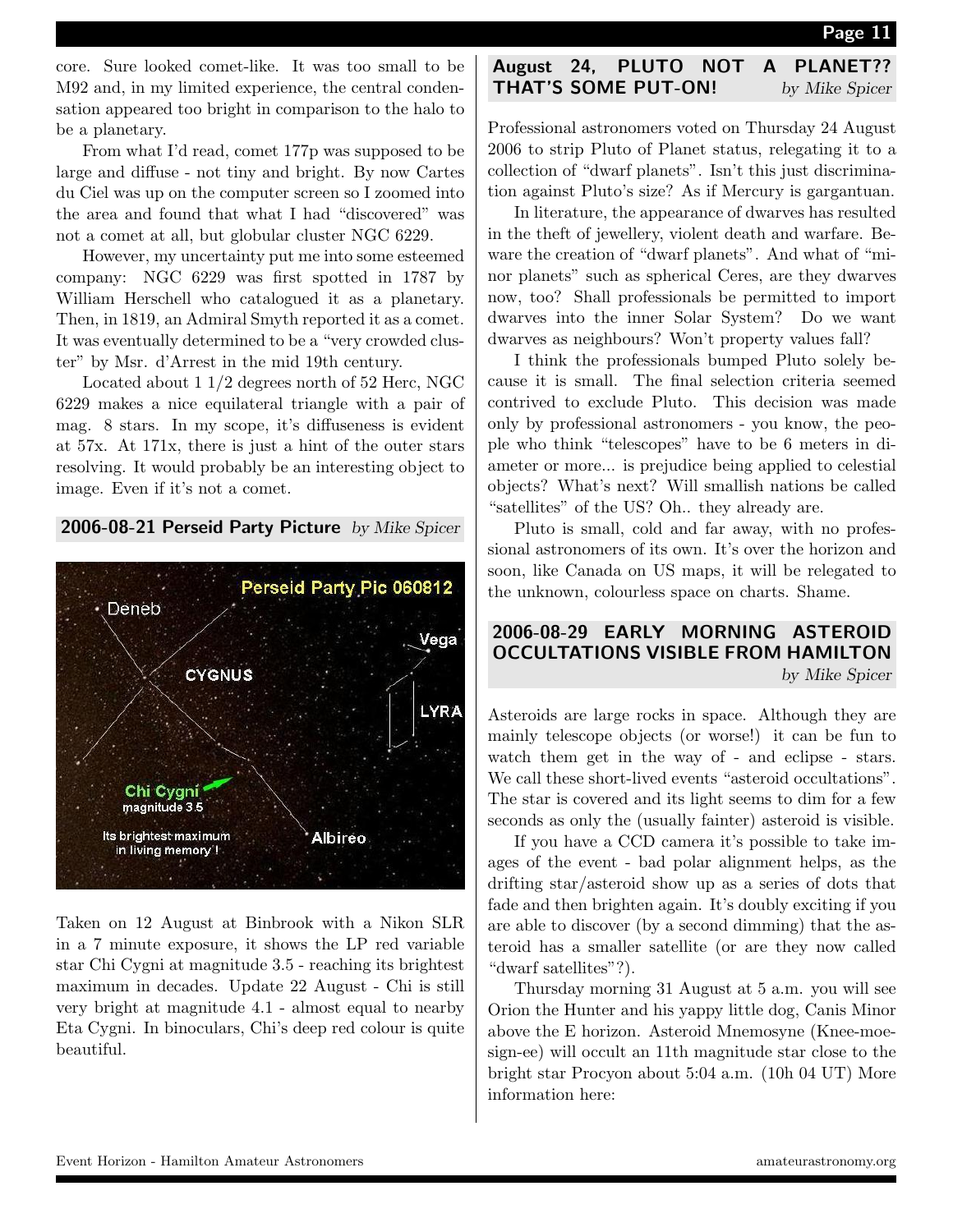### www.asteroidoccultation.com/2006\\_08/0831\ \_57\\_7968\\_MapNA.gif

Maybe you prefer to be up early on the weekend. The large but very faint asteroid (or is it "dwarf planet" now?) Aletheia (179 km diameter) will occult 11th magnitude star TYC 1926-00812-1 at 4:58 a.m. (9h 58m UT) on Sunday morning September 3rd. More information here:

#### www.asteroidoccultation.com/2006\\_09/0903\ \_259\\_9397\\_MapNA.gif

Friday morning 22 September at quarter to 4 in the morning, if you're up, you can see the large but dark asteroid (or dwarf planet) Lachesis, 174 km diameter, pass over and eclipse 12th magnitude star TYC 5245- 01143-1. This is a faint event and for more info:

www.asteroidoccultation.com/2006\\_09/0922\  $_120\angle_5514\angle_MapNA.get$ 

#### **Supernova 30 Aug 2006** by Mike Spicer

The exceptionally beautiful little spiral galaxy NGC 214 is located just E of the Square of Pegasus, not far from M33 (which it resembles, although NGC 214 is small and very faint). It is high in the eastern sky at dusk and stays high all night.

Yesterday a supernova was discovered in this galaxy. The star is close to the SW corner of the little galaxy and yesterday was 17th magnitude - but it should brighten quickly! This is your chance to see an image of a supernova!

# 2006-09-01 A VISITOR TO M35 IN GEMINI by Mike Spicer

The constellation Gemini is visible in the early morning before the sun rises. M35 is a brilliant open cluster at the foot of Castor, one of the twins in the constellation Gemini. Observers love to look at the large cluster of bright stars, easily visible in binoculars.

Observers with telescopes like to look for the much smaller and fainter open cluster NGC2158 just to the SW of M35.

Early in October the 10th magnitude asteroid Kalliope will seem to cruise right through M35, passing from W to E through the cluster over a five day period starting 6 October. The motion of the asteroid will be visible in binoculars and you can mark its progress on a chart, but by imaging the cluster over the five days, you will have a permanent record of its passing!

#### At Binbrook's Alternate Site by Jackie Fulton

I met Brett and Cheryl after dinner to solar observe. Brett had his Coronado solar scope already set up. Brett explained how to use the solar filter on my GT80 and the proper way to align on the sun. Moving back and forth between the two, I couldn't get enough. Today was the first time I had ever looked at the sun.........fabulous!!!

Doug Black joined our little gathering of sun worshipers. He arrived in plenty of time to observe before the sun set too deeply in the horizon. Waiting for dark sky, we got out the charts and set our sights on mapping out the new Supernova in NGC 214. While it was agreed at 17 magnitude the seeing would be difficult, the consensus was "you don't know if you don't look". Not a great strategy.....but do-able. Doug Black, meanwhile, had gone to his car and re-appeared, smiling, carrying a small box. A Spectroscope !! The Sun, A Supernova, and A Spectroscope !!! On the same night !! Life just doesn't get any better !! You can't imagine my excitement !

Brett and Cheryl had family drop by with their niece and nephew to observe with us....to see Jupiter. Although the Clear Sky Clock had predicted clear sky from 9 pm to 1 am, the seeing was deteriorating rapidly. We immediately turned to the most important task at hand.....the kids had come to observe, they would not be disappointed. We each set our scopes and binos to capture different objects, so not one would be missed.

My little Nexstar and step stool made for the easiest viewing. The Go-To was perfect for quick slewing to each object as it popped in and out of the cloud cover. The kids got a short look at Jupiter and a hazy Moon before clouds covered them for good. Mizar was the clearest double star. The Big Dipper and major stars were identified. In the end however, despite our valiant efforts, the kids thought "the way the red dot finderscope worked was THE BEST".

With that, another enjoyable evening had come to an end. The cloud cover showed no signs of breaking up, so we packed up and headed for home about 11:00 pm. The Sun, the Supernova and the Spectroscope would have to wait for another day.

Jackie Fulton is a longtime Hamiltonian and a member of the HAA. A new comer to astronomy, she appreciates the guidence and support recieved from fellow HAA members, as she continues to learn. Her little Nexstar GT80 is never far from her side. Jackie is an active observer, setting her sights on astrophotography.

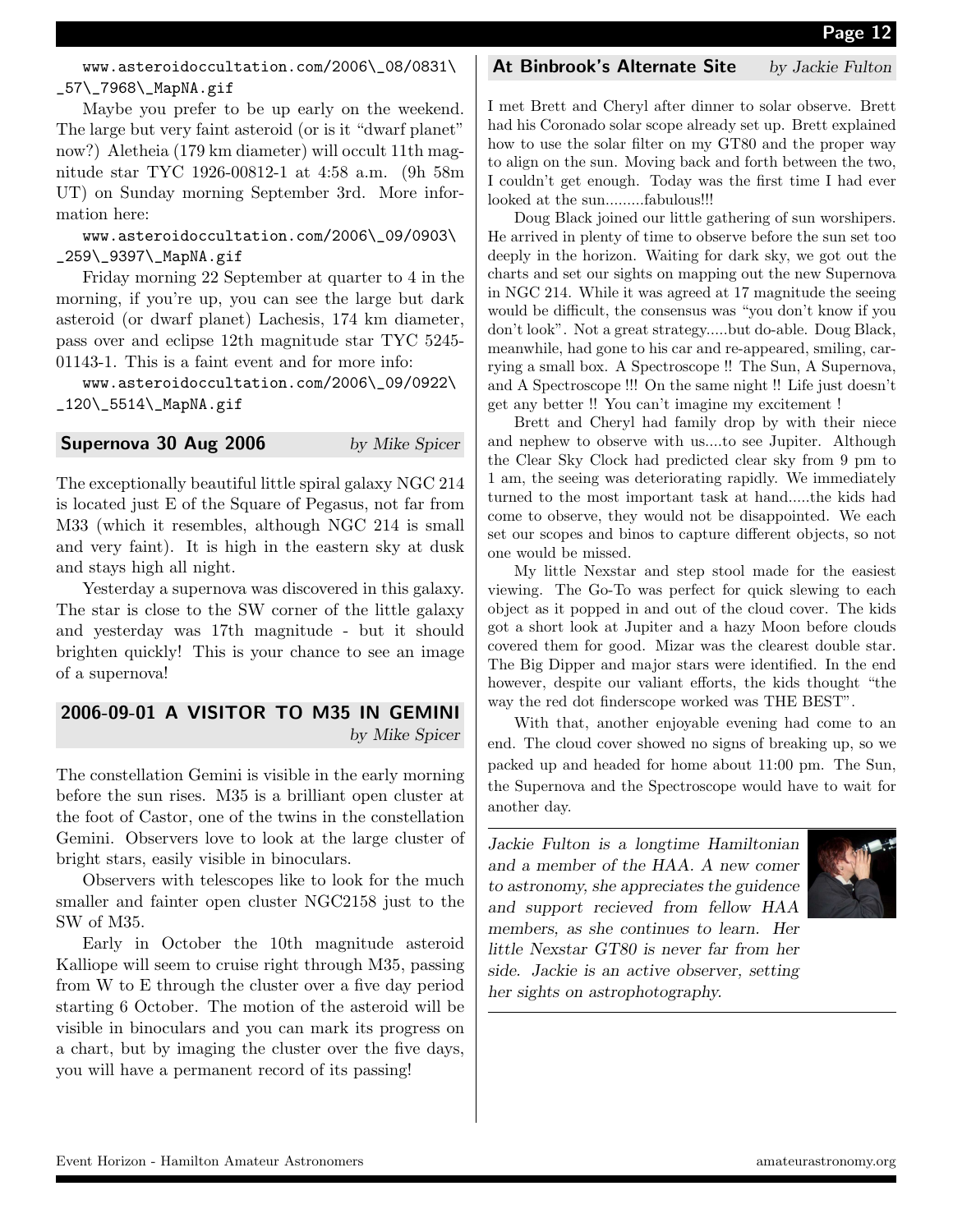# Free A.A.V.S.O. CD



Free for the Asking from Mike Spicer... a 2 CD set from the A.A.V.S.O. with 5,000 variable star charts and a complete AAVSO observer's manual. Something essential for the variable star observer. email: DeBeneEsse2001@aol.com

# For Sale

#### Mike Spicer DeBeneEsse2001@aol.com

I have a really excellent Meade 8" SCT and accurate clock drive that I have put on a steel wedge and then mounted on a 4" white TAL pier with long black feet, that I would like to sell - a great deal for someone who wants to observe visually or to take film or CCD images. It has lighted setting circles and a SU-PER plug-in heated Tuthill dew shield... just a great set-up for observing from a seated position!

Oh! and I acquired a new 6" Maksutov that I will put on an LXD-55 mount with Autostar 497 - a wow! setup.

### Win this telescope from the Hamilton Amateur Astronomers!



The HAA is pleased to present its Second Annual Scope Contest. The prize is a Meade 70mm refractor on an alt-az tripod with an electronic drive, battery pack, and hand paddle control. It also comes with a 6x30 finder, 2 quality eyepieces and a 90◦ diagonal.

To be eligible, entrants must submit an astronomyrelated article for the Club's Event Horizon newsletter. The article must be 300-600 words long and e-mailed along with your name, address, and phone number to chair@amateurastronomy.org no later than midnight of October 31, 2006.

There is no age limit but contestants must live within 75 kilometers of Hamilton, Ontario, as calculated by Mapquest (www.mapquest.com), and be able to pick up the prize at the December 8, 2006 club meeting. HAA Council members (the judges) are not eligible. Once entries are judged they may be edited before publication.

The winner will be announced on the HAA website (www.amateurastronomy.org) on, or before, December 1, 2006. Inquiries may be e-mailed to chair@amateurastronomy.org

Good luck!